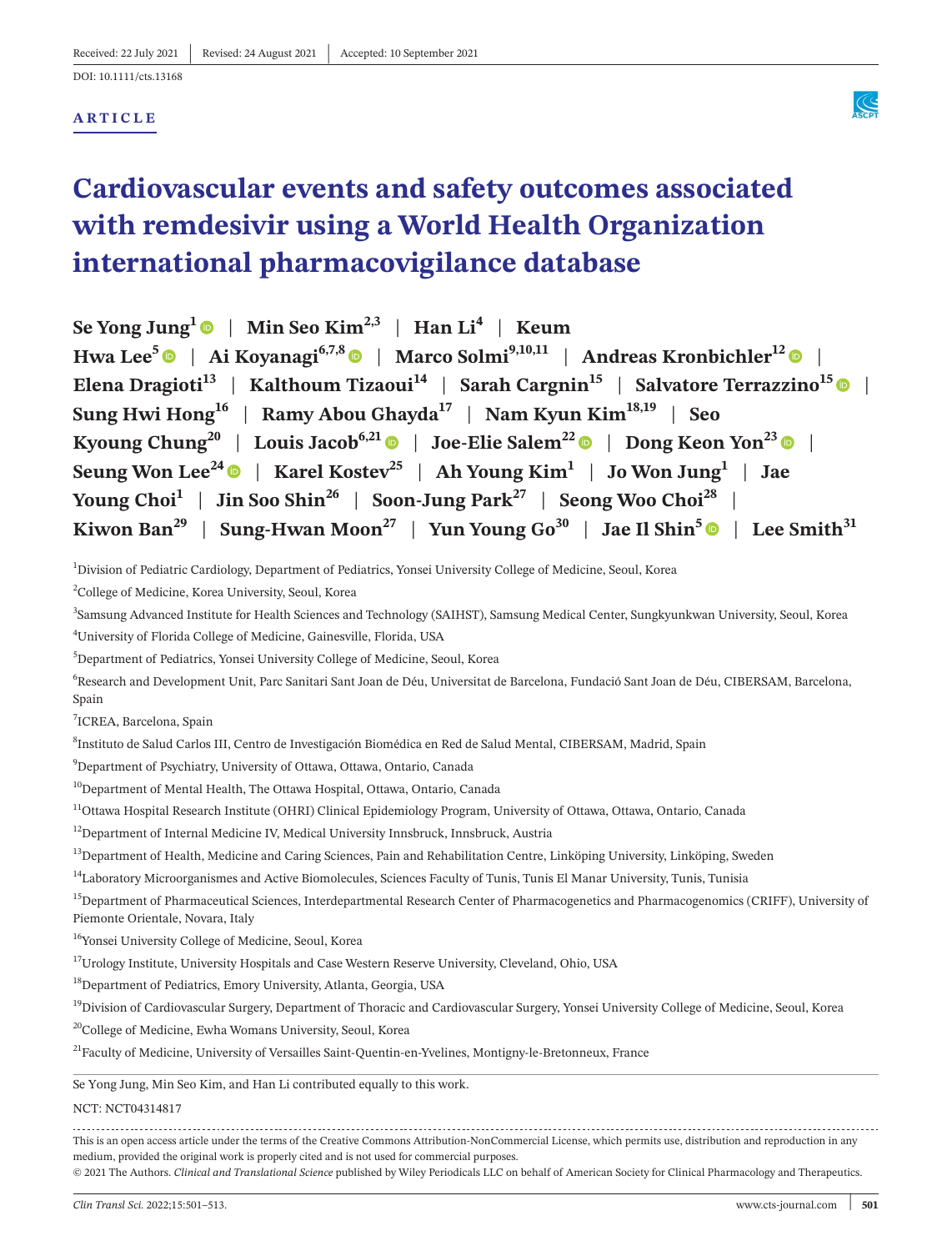<sup>22</sup>Department of Pharmacology, INSERM, CIC-1901 Paris-Est, CLIP Galilée, UNICO-GRECO Cardio-oncology Program, Pitié-Salpêtrière Hospital, Assistance Publique–Hôpitaux de Paris, Sorbonne Université, Paris, France

<sup>23</sup>Department of Pediatrics, Seoul National University Children's Hospital, Seoul National University College of Medicine, Seoul, Korea

<sup>24</sup>Department of Data Science, Sejong University College of Software Convergence, Seoul, Korea

25University Clinic of Marburg, Marburg, Germany

<sup>26</sup>Infectious Disease Research Center, Korea Research Institute of Chemical Technology, Daejeon, Korea

27Stem Cell Research Institute, T&R Biofab Co. Ltd, Siheung, Korea

<sup>28</sup>Department of Physiology, Ischemic/Hypoxic Disease Institute, Seoul National University College of Medicine, Seoul, Korea

<sup>29</sup>Department of Biomedical Sciences, City University of Hong Kong, Hong Kong SAR, China

<sup>30</sup>Department of Infectious Diseases and Public Health, City University of Hong Kong, Hong Kong SAR, China

<sup>31</sup>The Cambridge Centre for Sport and Exercise Sciences, Anglia Ruskin University, Cambridge, UK

#### **Correspondence**

Jae Il Shin, Department of Pediatrics, Yonsei University College of Medicine, 50-1 Yonsei-ro, Seodaemun-gu, C. P. O. Box 8044, Seoul 03722, Korea. Email: [shinji@yuhs.ac](mailto:shinji@yuhs.ac)

#### **Funding information**

This study was supported by a new faculty research seed money grant of Yonsei University College of Medicine for 2021 (2021-32-0049). The funders had no role in the design, analyses, or interpretation of the study.

#### **Abstract**

On October 2020, the US Food and Drug Administration (FDA) approved remdesivir as the first drug for the treatment of coronavirus disease 2019 (COVID-19), increasing remdesivir prescriptions worldwide. However, potential cardiovascular (CV) toxicities associated with remdesivir remain unknown. We aimed to characterize the CV adverse drug reactions (ADRs) associated with remdesivir using VigiBase, an individual case safety report database of the World Health Organization (WHO). Disproportionality analyses of CV-ADRs associated with remdesivir were performed using reported odds ratios and information components. We conducted in vitro experiments using cardiomyocytes derived from human pluripotent stem cell cardiomyocytes (hPSC-CMs) to confirm cardiotoxicity of remdesivir. To distinguish drug-induced CV-ADRs from COVID-19 effects, we restricted analyses to patients with COVID-19 and found that, after adjusting for multiple confounders, cardiac arrest (adjusted odds ratio [aOR]: 1.88, 95% confidence interval [CI]: 1.08–3.29), bradycardia (aOR: 2.09, 95% CI: 1.24–3.53), and hypotension (aOR: 1.67, 95% CI: 1.03–2.73) were associated with remdesivir. In vitro data demonstrated that remdesivir reduced the cell viability of hPSC-CMs in time- and dose-dependent manners. Physicians should be aware of potential CV consequences following remdesivir use and implement adequate CV monitoring to maintain a tolerable safety margin.

#### **Study Highlights**

#### **WHAT IS THE CURRENT KNOWLEDGE ON THE TOPIC?**

Remdesivir use is increasing, but its cardiovascular (CV) adverse drug reactions (ADRs) remain largely unknown. The toxicity profile derives from clinical trials with conflicting results and of insufficient size to identify rare, severe adverse CV reactions.

#### **WHAT QUESTION DID THIS STUDY ADDRESS?**

This study identifies CV ADRs associated with remdesivir by disproportionality analysis using VigiBase, a global individual case safety report database.

#### **WHAT DOES THIS STUDY ADD TO OUR KNOWLEDGE?**

This study identifies three previously unreported putative adverse CV reactions, namely, hypotension, cardiac arrest, and bradycardia, independently associated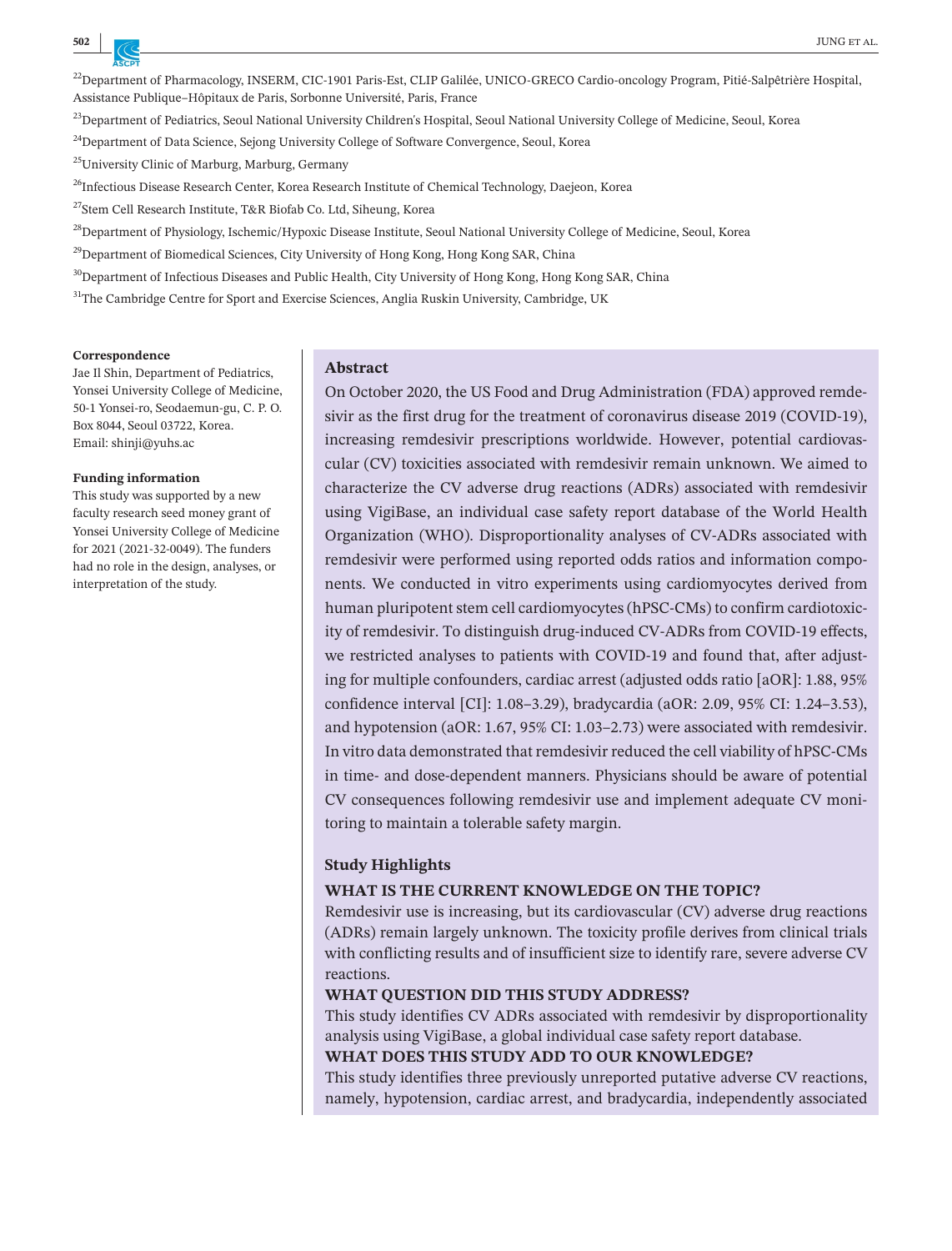with remdesivir usage after sensitivity analysis and adjustment for multiple confounders.

## **HOW MIGHT THIS CHANGE CLINICAL PHARMACOLOGY OR TRANSLATIONAL SCIENCE?**

Patients with pre-existing CV comorbidities or receiving higher doses of remdesivir may benefit from additional cardiac monitoring. Further study is warranted to confirm the findings.

## **INTRODUCTION**

In December 2019, the novel severe acute respiratory syndrome coronavirus 2 (SARS-CoV-2) was identified as the causative agent of outbreak of pneumonia and other associated symptoms like cytokine storm, $<sup>1</sup>$  eventually termed</sup> coronavirus disease 2019 (COVID-19).<sup>2</sup> Remdesivir (GS-5734), an inhibitor of the RNA-dependent RNA polymerases of SARS-CoV-1 and Middle East respiratory syndrome  $(MERS)$ -CoV, $3$  has shown protective effect against SARS- $CoV-2$  by effectively inhibiting its proliferation in vitro.<sup>4,5</sup> Subsequent randomized placebo-controlled trials (RCTs) and open-label trials have shown that remdesivir treatment lowered the median recovery time of patients with  $COVID-19<sup>6-8</sup>$  with some trials demonstrating decreased mortality.<sup>6</sup> Based on this supporting evidence, the US Food and Drug Administration (FDA) approved remdesivir as the first drug treatment against COVID-19 on October 22, 2020.<sup>9</sup>

Although the efficacy of remdesivir has been extensively investigated, the associated adverse events(AEs) are not well-characterized. Because remdesivir has not been extensively used in clinical practice—other than against Ebola virus (EBOV) disease and COVID-19—sufficient safety evidence has not been accumulated. At present, clinical trials on COVID-19 are the sole source of information on cardiovascular (CV) toxicities associated with remdesivir, and recent RCTs have reported conflicting results; some RCTs have reported that remdesivir causes more serious CV AEs than the standard care, $^{10}$  whereas another suggested that the CV AEs induced by remdesivir is comparable to that induced by placebo.<sup>8</sup> Although RCTs provide reliable information on drug efficacy, observational studies with large sample size often outperform RCTs in capturing rare but fatal AEs, such as cardiac arrest or myocardial infarction. $11$  The increasing use of remdesivir during the COVID-19 pandemic has created an urgent need to elucidate its safety profile, particularly for CV AEs that are often infrequent but lethal to patients with COVID-19.

Therefore, we conducted a large observational pharmacovigilance study using the World Health Organization (WHO) global database of individual case safety reports  $(ICSRs),<sup>12</sup>$  to detect CV signals with high resolution and characterize the CV AEs of remdesivir. The VigiBase incorporates the data of 20 million individuals from more than 130 countries and as the largest pharmacovigilance database, it provides discriminating findings on drug safety, as indicated in our previous studies. $13-16$ 

## **METHODS**

## **Study design and data source**

This large retrospective pharmacovigilance cohort study was conducted using data from VigiBase, the WHO global deduplicated ICSR database, $12$  which contains records from greater than 130 countries and 20 million individuals, until September 1, 2020. Relevant adverse drug reaction (ADR) reports from across the globe have been collected to the database since 1967 as per the WHO Program for International Drug Monitoring (MDR), and is managed by the Uppsala Monitoring Center (UMC, Sweden). The data casemix was separated into case and non-case groups based on the target drug of interest (remdesivir), which were then used for the disproportionality analysis. VigiBase accepts reports from various credible sources, including healthcare workers, patients, and pharmaceutical companies, and the sources are generally provided with postmarketing notifications. We extracted remdesivirassociated ADR cases from the inception of the database to August 30, 2020. The ethics committee of Yonsei University Severance Hospital, Seoul, Korea, approved this study and granted a waiver of review from the formal institutional review board (no. 4-2020-0868) and informed consent because anonymous data were used. This study has been registered in clinicaltrial.gov NCT04314817.

## **Procedures and description of the pharmacovigilance cohort**

As per the Medical Dictionary for Drug Regulatory Activities (MedDRA) version 23.1 (Table S1), all relevant CV-ADRs classified by group queries were prespecified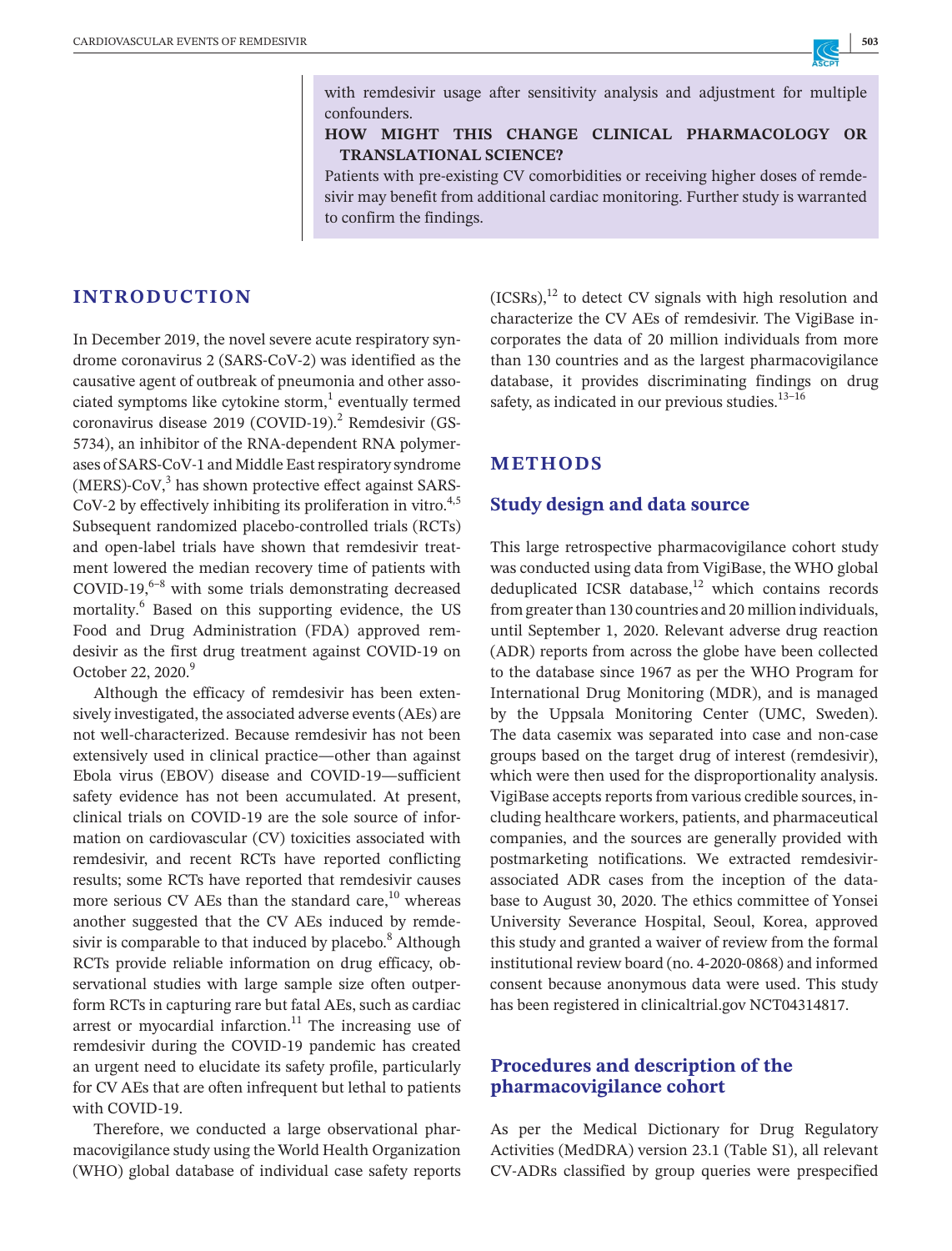and extracted for analysis. Currently, there is a considerable lack of specific CV toxicity reports on remdesivir for its recent FDA approval (October 2020) and Emergency Use Authorization (EUA) from the FDA (2020) as well as approval and conditional marketing authorization in the European Union and very low accumulation of real-world data. Consequently, we used some specific cardiac and vascular preferred terms (PTs) for the analysis. Of note, ICSRs associated with remdesivir have been accruing in VigiBase since February 2020. The individual reports included patient characteristics (age, sex, and nationality), drug information (indications, dosage, regimen, administration route, and duration prescribed), ADR (reported AE, MedDRA classification terms, time to onset, nature and severity of ADR, fetal outcomes, and mortality), and general administrative information (date of report, reporter qualification, and country of origin). Because the time to ADR onset was not consistently reported for remdesivir, we used treatment duration as an alternative to assume the onset period. According to the WHO definition, a serious reaction was described as an ADR associated with death, life-threatening condition, hospital admission or prolongation of hospitalization, chronic incapacity or impairment, and consequences deemed clinically severe by the reporting physician.<sup>17</sup>

## **Sensitivity analysis**

Because the natural disease course of COVID-19 is known to involve myocardial injury and further challenges the  $CV$  system,<sup>18,19</sup> it is crucial to distinguish drug-induced CV-ADRs from COVID-19 induced CV effects. Therefore, we further conducted a sensitivity analysis by comparing the effect of remdesivir and other drugs exclusively in the COVID-19 diagnosed population, offsetting the effect of COVID-19 in cases and non-cases. The COVID-19 subpopulation was defined by each case of COVID-19 related MedDRA term as the indication of remdesivir use.

## **Statistical analysis**

As VigiBase incorporates a dataset comprising a large sample size collected worldwide, it provides a good fit for the study of disproportionality (also known as case–noncase analysis), for which sufficient sample size is indispensable to warrant applicable power and resolution.<sup>20</sup> We used the analysis to determine whether the proportion of CV toxicities reported for remdesivir differs from that occurring in the drug control group (full database). When patients exposed to a particular medication (cases) have a higher percentage of ADRs than those not exposed

to that drug (non-cases), the link between the adverse reaction and the individual active drug may suggest a possible safety concern. Information component (IC) and reporting odds ratio (ROR) are indicator values used for the disproportionate reporting developed by UMC, where an  $IC_{0.25}$  (the lower end of a 95% credible interval) greater than 0 or lower confidence interval (CI) of ROR greater than 1 indicates significant associations of specific ADRs with the drugs. ROR was calculated using the chi-square  $(\chi^2)$  test as per the well-established reporting method of pharmacovigilance studies. $^{21}$  When the full database was not used as a comparator and sensitivity analyses were conducted, ROR was reported rather than the IC to express disproportionality.<sup>15</sup> Multivariate odds ratios (ORs) with 95% CIs were calculated using a logistic regression model to consider prespecified variables, such as age, sex, and multiple COVID-19 treatment drugs, including hydroxychloroquine, corticosteroid, lopinavir-ritonavir, and interferon.22,23 Dexamethasone, hydrocortisone, prednisolone, and prednisone were included for corticosteroid variable as indicated in study protocol and guideline for COVID-19 treatment.<sup>23,24</sup>

The IC compares observed and expected values to identify AEs that are associated with particular drugs using the Bayesian neural network method developed by UMC.<sup>25</sup> Probabilistic logic in intelligent systems—proven useful in controlling big data—is reliable for handling missing data, and can be used for complex variables.<sup>25</sup> It is often vulnerable to spontaneous variability for rare events with low expected counts, but statistical shrinkage safeguards against spurious associations and the shrinkage observedto-expected (OE) ratio offers a basic but efficient structure for large-scale pattern exploration.<sup>26</sup> This sensitive algorithm allows the identification of signals soon after drug approval by a regulatory agency, therefore, we used this method to detect early signals of remdesivir and identify any potential risk.

The following statistical formula was used:

$$
IC = \log_2([N_{\text{observed}} + 0.5]/[N_{\text{expected}} + 0.5])
$$

where  $N_{expected} = [N_{drug} \times N_{reaction}]/N_{total}$ .

*N*<sub>expected</sub> represents the number of case reports expected for the drug-effect combination, whereas  $N_{observed}$  indicates the actual number of case reports for the drug-effect combination. Furthermore,  $N_{\text{drug}}$  and  $N_{\text{reaction}}$  specify the number of case reports for the drug irrespective of AEs and for the effect irrespective of drug, respectively.<sup>25,26</sup>  $N_{total}$ correspond to the total number of case reports in the full database. Qualitative variables were described as count (percentage), and continuous variables were expressed as median with interquartile range (IQR). The remdesivir and full database cases were compared using the  $\chi^2$  test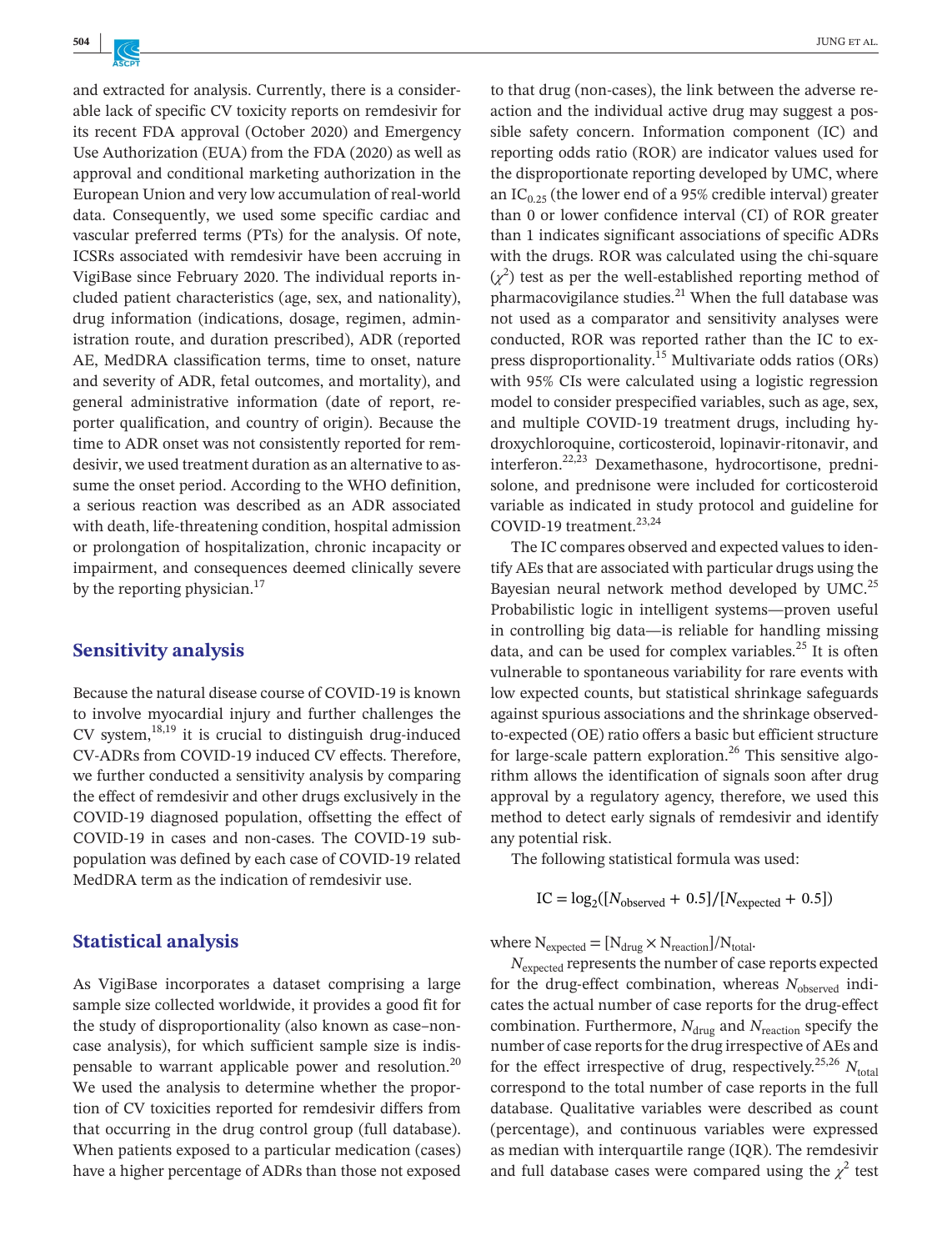or Fisher's exact test for qualitative variables and the unpaired Kruskal-Wallis test for continuous variables. Post hoc power analyses of the comparisons between the remdesivir and full database cases as well asthe remdesivir and COVID-19 cases were performed using the Z test of independent proportions. All tests were two-sided, and *p* value less than 0.05 was considered significant. All analyses were conducted using IBM statistical package for the social sciences (SPSS) version 25.0 (SPSS Inc.) or R software, version 3.6.0 (R Foundation for Statistical Computing). Power analyses were performed with G\*Power, version 3.1.9.6 (Heinrich-Heine-Universität-Düsseldorf).

## **Generation of human pluripotent stem cells-derived cardiomyocytes**

The human pluripotent stem cells (hPSCs) lines, which include both human embryonic stem cells (hESC: H9: Wicell) and human-induced pluripotent stem cells (hiP-SCs: CMC-hiPSC-011: KNIH) were maintained with the StemMACS iPS-BREW XF, human (Miltenyi Biotec) on Matrigel (Corning). For derivation into the cardiac lineage, hPSCs were plated onto an Matrigel-coated cell culture dish (Eppendorf) at  $140,000$  cells/cm<sup>2</sup> dish. At day 0, 6 μM/ml CHIR99021 (Tocris) wastreated into the cultured hPSCs together with bovine serum albumin (BSA; Sigma-Aldrich) and ascorbic acid (Sigma-Aldrich). After 48 h, 2 μM/ ml of C59, a Wnt inhibitor (Stemgent Inc.) was for 48 h. Spontaneously contracting cardiac linage cells began to appear as early as differentiation day 8. Subsequently, L-lactic acid was added into the culture media to purify cardiomyocytes (CM)-derived hPSCs (hPSC-CMs).

## **Cell viability assay**

Various concentrations ofremdesivir(MedChem Express) was added to hPSC-CMs for 24 h or 48 h, and the cell viability was determined using the CellTiter 96 AQueous One Solution Cell Proliferation Assay (MTS; Promega) according to the manufacturer's instructions. Absorbance at 490 nm (A490) was measured using a SynergyTM H1 multi-mode microplate reader (Biotek). All the cell viability assays were performed at least three times.

## **RESULTS**

#### **CV-ADR signals**

The number of ADRs reported for remdesivir was 2107 by August 30, 2020, and a total of 22,728,189 all-drug ADRs have been reported since the inception of the database. Because ADRs associated with remdesivir during the outbreak of EBOV was not reported to VigiBase, ADRs related to remdesivir were first recorded in VigiBase in February 2020, after the outbreak of COVID-19. The total number of all-drug ADRs corresponding to the interval of interest (from February 2020 to August 2020) was 1,403,532. The number of specific CV-ADRs is listed in Table 1. The total number of patients with COVID-19 included in our analysis was 5408, and the sensitivity analysis of the COVID-19 population alone is described in Table 2. Median (IQR) drug treatment duration (days) ranged from 0 (0–4) days for ventricular fibrillation to  $4(1-5)$  days for atrial fibrillation (Table 3). The indication for remdesivir was COVID-19-positive for all reported patients. Post hoc power analysis of the closest proportion comparison (atrioventricular block) revealed a power of 0.634, with the second closest comparison (myocarditis) revealing a power 0.996.

We identified eight candidates among 37 broad CV outcomes where CV-ADRs were significantly higher in remdesivir than they were in the entire database (non-cases; Table 1). Remdesivir was associated with higher reporting of cardiac arrest (ROR: 19.9, 95% CI: 16.1–24.5, IC<sub>0.25</sub>: 3.19), bradycardia (ROR: 15.0, 95% CI: 12.0-18.9, IC $_{0.25}$ : 2.83), shock (ROR: 17.8, 95% CI: 11.2–28.1, IC<sub>0.25</sub>: 2.56), hypotension (ROR: 5.9, 95% CI: 4.7–7.3,  $IC_{0.25}$ : 1.76), atrial fibrillation (ROR: 7.3, 95% CI: 5.0–10.6, IC<sub>0.25</sub>: 1.64), ventricular tachycardia (ROR: 17.8, 95% CI: 9.5–33.4, IC<sub>0.25</sub>: 1.58), ventricular fibrillation (ROR: 22.1, 95% CI: 10.4-47.1,  $IC_{0.25}$ : 1.18), and acute myocardial infarction (AMI; ROR: 15.5, 95% CI: 8.0–30.0, IC<sub>0.25</sub>: 1.06). The results were consistent with the those of sensitivity analyses restricted to the patients with COVID-19 only, except for cardiogenic shock, atrial fibrillation, and ventricular tachycardia (Table 2). After further adjustment for various confounders, including corticosteroid use, cardiac arrest (adjusted OR [aOR]: 1.88, 95% CI: 1.08–3.29), bradycardia (aOR: 2.09, 95% CI: 1.24–3.53), and hypotension (aOR: 1.67, 95% CI: 1.03–2.73) were significantly associated with the use of remdesivir. Post hoc power analysis of the closest proportion comparison (cardiogenic shock) revealed a power of 1.00.

#### **Characteristics of patients**

Remdesivir-associated CV toxicity is a novel clinical entity and represents a new problem for clinicians treating COVID-19, and, therefore, additional data were collected to facilitate the description of the clinical characteristics of remdesivir-associated CV-ADR in the 2107 identified patients (Table 3). All CV-ADRs associated with remdesivir occurred more frequently in male patients (51.6%-90.0%) than in female patients. Cardiac arrest, cardiogenic shock,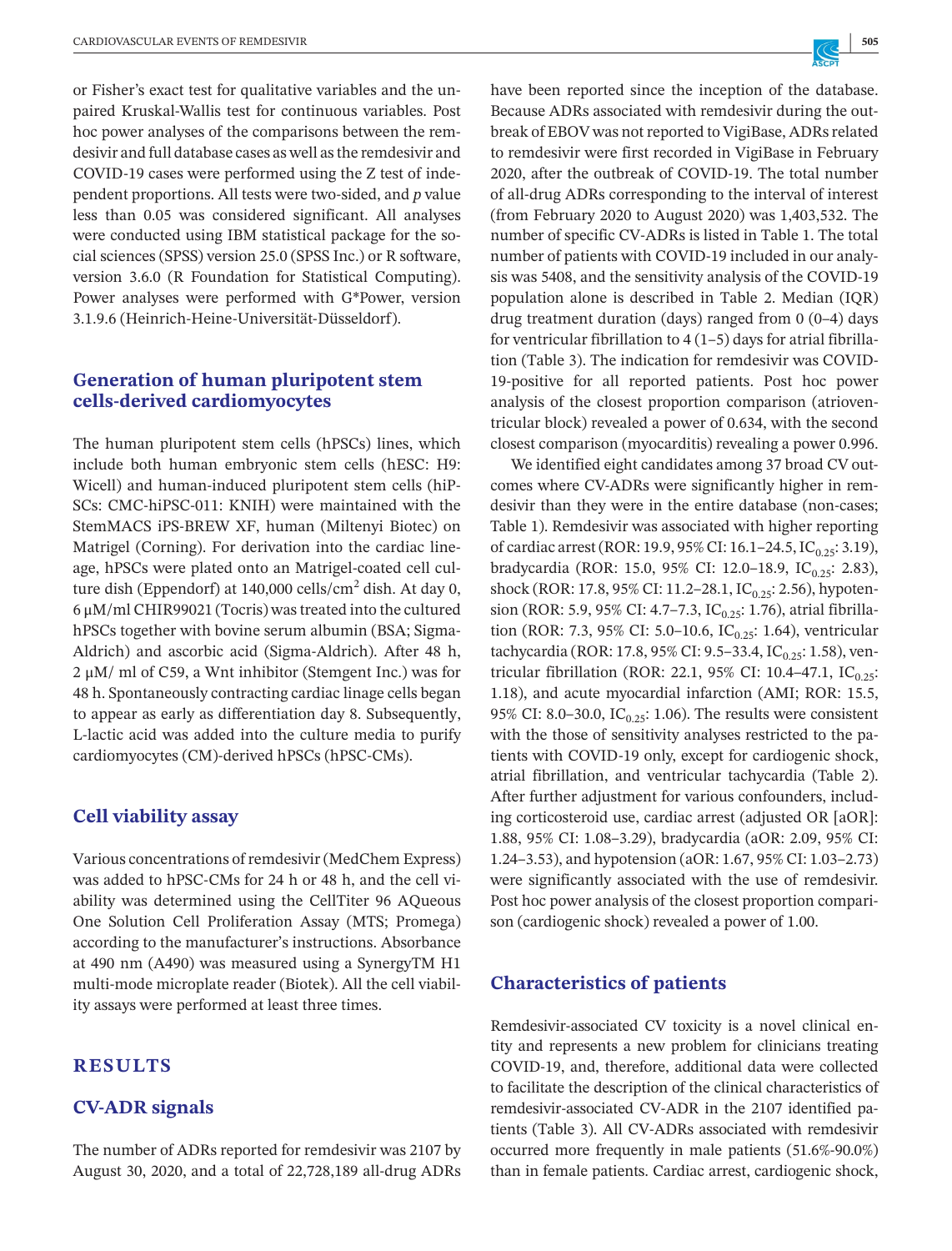|                                                      | Remdesivir | <b>Full database</b><br>(since inception) | $IC/IC_{025}$  | <b>Full database (since</b><br>February 2020) | <b>ROR (95% CI)</b> |
|------------------------------------------------------|------------|-------------------------------------------|----------------|-----------------------------------------------|---------------------|
| Total numbers of ICSRs available                     | 2107       | 22,728,189                                |                | 1,403,532                                     |                     |
| Numbers of ICSRs by cardiovascular ADR subgroups     |            |                                           |                |                                               |                     |
| Cardiac arrest                                       | 93 (4.41)  | 83,581 (0.37)                             | 3.50/3.19      | 3340 (0.24)                                   | $19.9(16.1-24.5)$   |
| Bradycardia                                          | 79 (3.75)  | 90,496 (0.40)                             | 3.16/2.83      | 3703 (0.26)                                   | $15.0(12.0-18.9)$   |
| Cardiogenic shock                                    | 19(0.90)   | 16,292(0.07)                              | 3.28/2.56      | 737 (0.05)                                    | $17.8(11.2 - 28.1)$ |
| Hypotension                                          | 86 (4.08)  | 215,210 (0.95)                            | 2.01/1.76      | 10,194(0.73)                                  | $5.9(4.7-7.3)$      |
| Atrial fibrillation                                  | 28(1.33)   | 60,278(0.27)                              | 2.23/1.64      | 2624(0.19)                                    | $7.3(5.0-10.6)$     |
| Ventricular tachycardia                              | 10(0.47)   | 13,208 (0.06)                             | 2.61/1.58      | 385(0.03)                                     | $17.8(9.5-33.4)$    |
| Ventricular fibrillation                             | 7(0.33)    | 9482 (0.04)                               | 2.44/1.18      | 218(0.02)                                     | $22.1(10.4-47.1)$   |
| Acute myocardial infarction                          | 9(0.43)    | 17,645 (0.08)                             | 2.15/1.06      | 397 (0.03)                                    | $15.5(8.0-30.0)$    |
| Sinus tachycardia                                    | 19(0.90)   | 213,580 (0.94)                            | $-0.06/-0.78$  | 10,467(0.75)                                  | <b>NA</b>           |
| Hypertension                                         | 13(0.62)   | 176,559(0.78)                             | $-0.32/-1.21$  | 7910 (0.56)                                   | <b>NA</b>           |
| Pulmonary embolism                                   | 10(0.47)   | 75,522 (00.33)                            | $0.49/-0.54$   | 2074(0.15)                                    | <b>NA</b>           |
| Chest pain                                           | 7(0.33)    | 319,538 (1.41)                            | $-2.00(-3.27)$ | 23,265(1.66)                                  | NA                  |
| Electrocardiogram QT corrected<br>interval prolonged | 4(0.19)    | 21,278 (0.09)                             | $0.86/-0.87$   | 1746 (0.12)                                   | <b>NA</b>           |
| Ischemic stroke                                      | 3(0.14)    | 9860 (0.04)                               | $1.31/-0.74$   | 429(0.03)                                     | <b>NA</b>           |
| Systolic dysfunction                                 | 2(0.09)    | 970(0.00)                                 | $2.08/-0.51$   | 189(0.01)                                     | <b>NA</b>           |
| Atrial flutter                                       | 2(0.09)    | 5118(0.02)                                | $1.36/-1.22$   | 200(0.01)                                     | <b>NA</b>           |
| Supraventricular tachycardia                         | 2(0.09)    | 8478 (0.04)                               | $0.96/-1.63$   | 249 (0.02)                                    | <b>NA</b>           |
| Bundle branch block right                            | 2(0.09)    | 2731(0.01)                                | $1.73/-0.86$   | 105(0.01)                                     | <b>NA</b>           |
| Jugular vein thrombosis                              | 2(0.09)    | 1010(0.00)                                | $2.07/-0.51$   | 29(0.00)                                      | <b>NA</b>           |
| Vertebral artery obstruction                         | 1(0.05)    | 123(0.00)                                 | $1.55/-2.55$   | 5(0.00)                                       | <b>NA</b>           |
| Cerebral hemorrhage                                  | 1(0.05)    | 36,338(0.16)                              | $-1.37/-5.16$  | 1373(0.01)                                    | <b>NA</b>           |
| Deep vein thrombosis                                 | 1(0.05)    | 58,504 (0.26)                             | $-1.98/-5.78$  | 1276(0.01)                                    | <b>NA</b>           |
| Lacunar infarction                                   | 1(0.05)    | 1543(0.01)                                | $1.22/-2.58$   | 20(0.00)                                      | <b>NA</b>           |
| Right ventricle dysfunction                          | 1(0.05)    | 405(0.00)                                 | $1.48/-2.32$   | 31(0.00)                                      | NA                  |
| Sinus node dysfunction                               | 1(0.05)    | 1972(0.01)                                | $1.13/-2.66$   | 34(0.00)                                      | <b>NA</b>           |
| Transient ischemic attack                            | 1(0.05)    | 24,093 (0.11)                             | $-0.87/-4.66$  | 653(0.05)                                     | <b>NA</b>           |
| Atrioventricular block                               | 1(0.05)    | 8770 (0.04)                               | $0.19/-3.61$   | 232 (0.02)                                    | $\rm NA$            |
| Right ventricular failure                            | 1(0.05)    | 7102(0.03)                                | $0.37/-3.43$   | 195(0.01)                                     | NA                  |
| Coronary artery stenosis                             | 1(0.05)    | 2651(0.01)                                | $1.01/-2.79$   | 38(0.00)                                      | NA                  |
| Carotid artery occlusion                             | 1(0.05)    | 1994 (0.01)                               | $1.13/-2.67$   | 51(0.00)                                      | NA                  |
| ST segment elevation                                 | 1(0.05)    | 1837 (0.01)                               | $1.16/-2.64$   | 67(0.00)                                      | NA                  |
| Hypertensive urgency                                 | 1(0.05)    | 132(0.00)                                 | $1.55/-2.25$   | 16(0.00)                                      | NA                  |
| Torsade de pointes                                   | 1(0.05)    | 5583 (0.02)                               | $0.56/-3.24$   | 154(0.01)                                     | NA                  |
| Myocarditis                                          | 1(0.05)    | 7340 (0.03)                               | $0.34/-3.45$   | 411(0.03)                                     | NA                  |
| Pulmonary hypertension                               | 1(0.05)    | 16,720(0.07)                              | $-0.45/-4.25$  | 514(0.04)                                     | NA                  |
| Syncope                                              | 1(0.05)    | 124,759 (0.55)                            | $-3.00/-6.81$  | 4259 (0.30)                                   | NA                  |
| Palpitations                                         | 1(0.05)    | 215,552(0.95)                             | $-3.77/-7.57$  | 14,559(1.04)                                  | NA                  |

*Note:* Values are  $n$  (%) unless otherwise indicated. Information component (IC) and its 95% credibility interval lower end point (IC025) comparing cardiac ADRs associated with remdesivir versus entire database in VigiBase (from inception on November 14, 1967, to August 30, 2020). A positive IC<sub>025</sub> value (>0) is the traditional threshold used for statistical signal detection (in bold). For significant signals, ROR and its 95% CI were also calculated using entire database from February 1, 2020, to August 30, 2020, as comparator (contemporary control group for remdesivir, first remdesivir report in February 2020). Abbreviations: ADR, adverse drug reaction; CI, confidence interval; ICSR, individual case safety report; NA, not applicable; ROR, reporting odds ratio.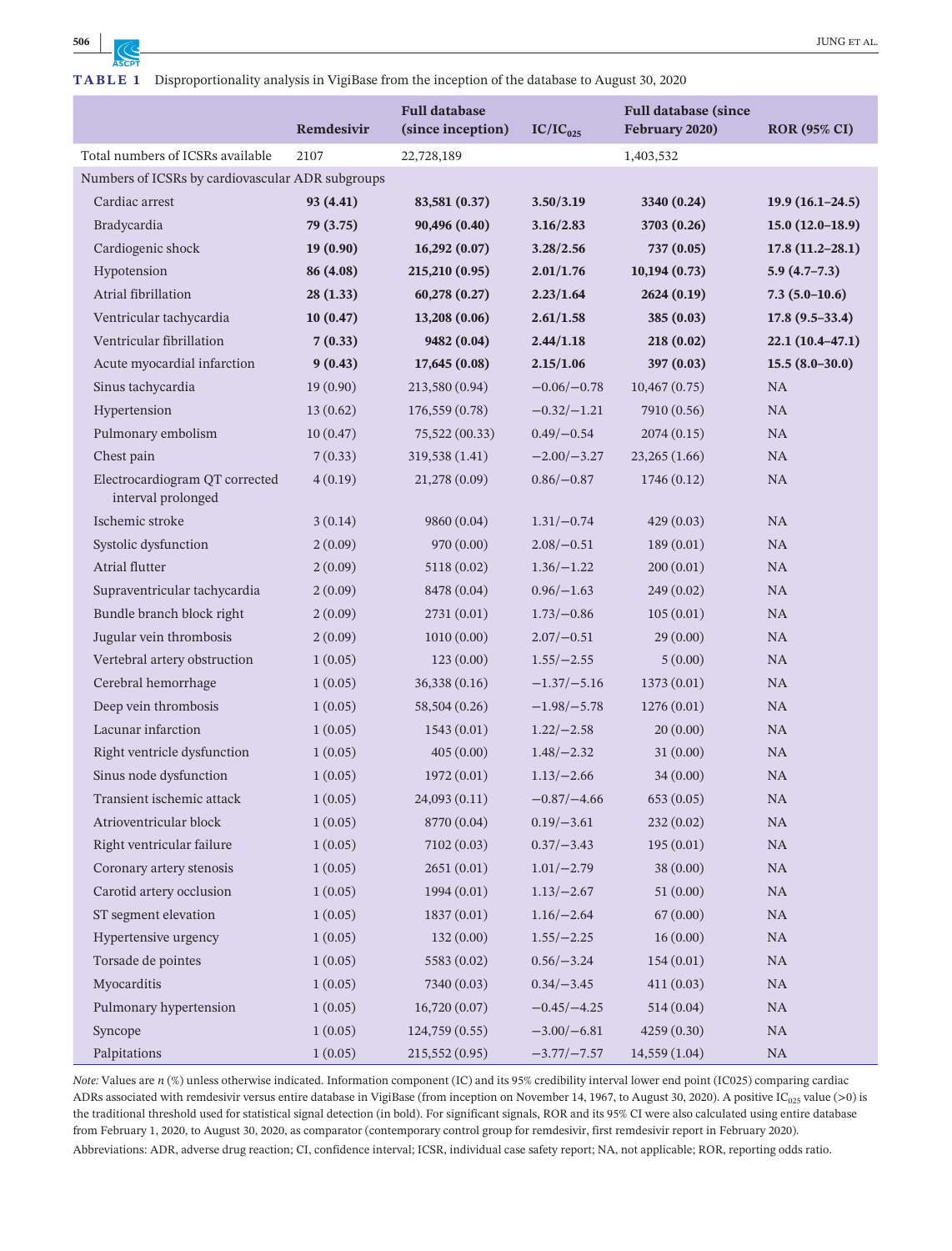| TABLE 2                              | Reporting and adjusted ors for association between                                                                                                                                                                                                                                                                                                                                                                                                 |              |           |              | cardiovascular adverse reactions and use of remdesivir for patients with COVID-19 in VigiBase |                                                |                                            |
|--------------------------------------|----------------------------------------------------------------------------------------------------------------------------------------------------------------------------------------------------------------------------------------------------------------------------------------------------------------------------------------------------------------------------------------------------------------------------------------------------|--------------|-----------|--------------|-----------------------------------------------------------------------------------------------|------------------------------------------------|--------------------------------------------|
| <b>Specific ADRs</b>                 | Exposures                                                                                                                                                                                                                                                                                                                                                                                                                                          | Cases        | Non-cases | <b>Total</b> | ROR (95% CI)                                                                                  | Minimally adjusted<br>OR <sup>a</sup> (95% CI) | Fully adjusted<br>OR <sup>b</sup> (95% CI) |
| Cardiac arrest                       | Remdesivir                                                                                                                                                                                                                                                                                                                                                                                                                                         | 65(3.58%)    | 1749      | 1814         | $3.78(2.50 - 5.72)$                                                                           | 3.91 (2.44-6.28)                               | $1.88(1.08 - 3.29)$                        |
|                                      | Other drugs prescribed for COVID-19                                                                                                                                                                                                                                                                                                                                                                                                                | 35 (0.97%)   | 3559      | 3594         | 1 (reference)                                                                                 |                                                |                                            |
| Bradycardia                          | Remdesivir                                                                                                                                                                                                                                                                                                                                                                                                                                         | 66 (3.64%)   | 1748      | 1814         | $2.12(1.49 - 3.00)$                                                                           | $1.93(1.32 - 2.82)$                            | $2.09(1.24 - 3.53)$                        |
|                                      | VID-19<br>Other drugs prescribed for CO                                                                                                                                                                                                                                                                                                                                                                                                            | 63 (1.75%)   | 3531      | 3594         | $1$ (reference) $\,$                                                                          |                                                |                                            |
| Cardiogenic shock                    | Remdesivir                                                                                                                                                                                                                                                                                                                                                                                                                                         | $2(0.11\%)$  | 1812      | 1814         | $1.98(0.28 - 14.08)$                                                                          | 2.67 (0.24-29.89)                              | $0.99(0.09 - 11.40)$                       |
|                                      | Other drugs prescribed for COVID-19                                                                                                                                                                                                                                                                                                                                                                                                                | $2(0.06\%)$  | 3592      | 3594         | $1$ (reference) $\,$                                                                          |                                                |                                            |
| Hypotension                          | Remdesivir                                                                                                                                                                                                                                                                                                                                                                                                                                         | 72(3.97%)    | 1742      | 1814         | $3.26(2.24 - 4.75)$                                                                           | $3.56(2.31 - 5.47)$                            | $1.67(1.03 - 2.73)$                        |
|                                      | Other drugs prescribed for COVID-19                                                                                                                                                                                                                                                                                                                                                                                                                | 45(1.25%)    | 3549      | 3594         | 1 (reference)                                                                                 |                                                |                                            |
| Atrial fibrillation                  | Remdesivir                                                                                                                                                                                                                                                                                                                                                                                                                                         | $22(1.21\%)$ | 1792      | 1814         | $1.75(0.99 - 3.12)$                                                                           | $1.39(0.76 - 2.55)$                            | $2.25(0.92 - 5.52)$                        |
|                                      | Other drugs prescribed for COVID-19                                                                                                                                                                                                                                                                                                                                                                                                                | 25 (0.70%)   | 3569      | 3594         | $1$ (reference)                                                                               |                                                |                                            |
| Ventricular tachycardia              | Remdesivir                                                                                                                                                                                                                                                                                                                                                                                                                                         | 10(0.55%)    | 1804      | 1814         | $1.10(0.51 - 2.39)$                                                                           | $1.09(0.47 - 2.52)$                            | $1.36(0.42 - 4.41)$                        |
|                                      | Other drugs prescribed for COVID-19                                                                                                                                                                                                                                                                                                                                                                                                                | $18(0.50\%)$ | 3576      | 3594         | 1 (reference)                                                                                 |                                                |                                            |
| Ventricular fibrillation             | Remdesivir                                                                                                                                                                                                                                                                                                                                                                                                                                         | $7(0.39\%)$  | 1807      | 1814         | $4.64(1.20 - 17.95)$                                                                          | 5.77 (1.15-28.89)                              | 3.96 (0.54-28.84)                          |
|                                      | Other drugs prescribed for COVID-19                                                                                                                                                                                                                                                                                                                                                                                                                | $3(0.08\%)$  | 3591      | 3594         | $1$ (reference) $\,$                                                                          |                                                |                                            |
| Acute myocardial infarction          | Remdesivir                                                                                                                                                                                                                                                                                                                                                                                                                                         | $9(0.50\%)$  | 1805      | 1814         | $8.96(1.93 - 41.49)$                                                                          | $7.22(1.51 - 34.43)$                           | $3.49(0.51 - 23.95)$                       |
|                                      | VID-19<br>Other drugs prescribed for CO                                                                                                                                                                                                                                                                                                                                                                                                            | $2(0.06\%)$  | 3592      | 3594         | 1 (reference)                                                                                 |                                                |                                            |
|                                      | Statistically significant ADRs were presented in bold. Abbreviations: ADR, adverse drug reaction; COVID-19, coronavirus disease 2019; OR, odds ratio.                                                                                                                                                                                                                                                                                              |              |           |              |                                                                                               |                                                |                                            |
| Adjusted variables were age and sex. |                                                                                                                                                                                                                                                                                                                                                                                                                                                    |              |           |              |                                                                                               |                                                |                                            |
|                                      | Adjusted variables were age, sex, and COVID-19 treatment medications including hydroxychloroquine/chloroquine, dexamethasone and equivalents, lopinavir-ritonavir, and interferon. We used the case non-case<br>method, which is similar to case-control studies, but adapted for pharmacovigilance studies. We used reporting odds ratios (RORs) and their 95% confidence interval (95% CI) to calculate disproportionality. ROR is               |              |           |              |                                                                                               |                                                | ದ                                          |
|                                      | ratio similar in concept to the OR in case control studies and corresponds to the exposure odds among reported cases of cardiovascular disorders over the exposure odds among reported non-case. Cases were individual                                                                                                                                                                                                                             |              |           |              |                                                                                               |                                                |                                            |
|                                      | case safety reports which showed significant signals (defined as IC <sub>023</sub> >0). Non-cases were individual case safety reports containing all other adverse events reported linked with the respective drug. To identify patients<br>with COVID-19, any following keywords appearing in the indication field were included: COVID-19, COVID-19, SARS-COV-2, SARS-COV-2, and COVID with/without pneumonia. The relevant term of "coronavirus |              |           |              |                                                                                               |                                                |                                            |
| $COVID-19$                           | infection" was conceived as COVID-19 infection in remdesivir group. However, for non-remdesivir group, the term was excluded to avoid the false-positive results due to coronavirus infections not correspond to                                                                                                                                                                                                                                   |              |           |              |                                                                                               |                                                |                                            |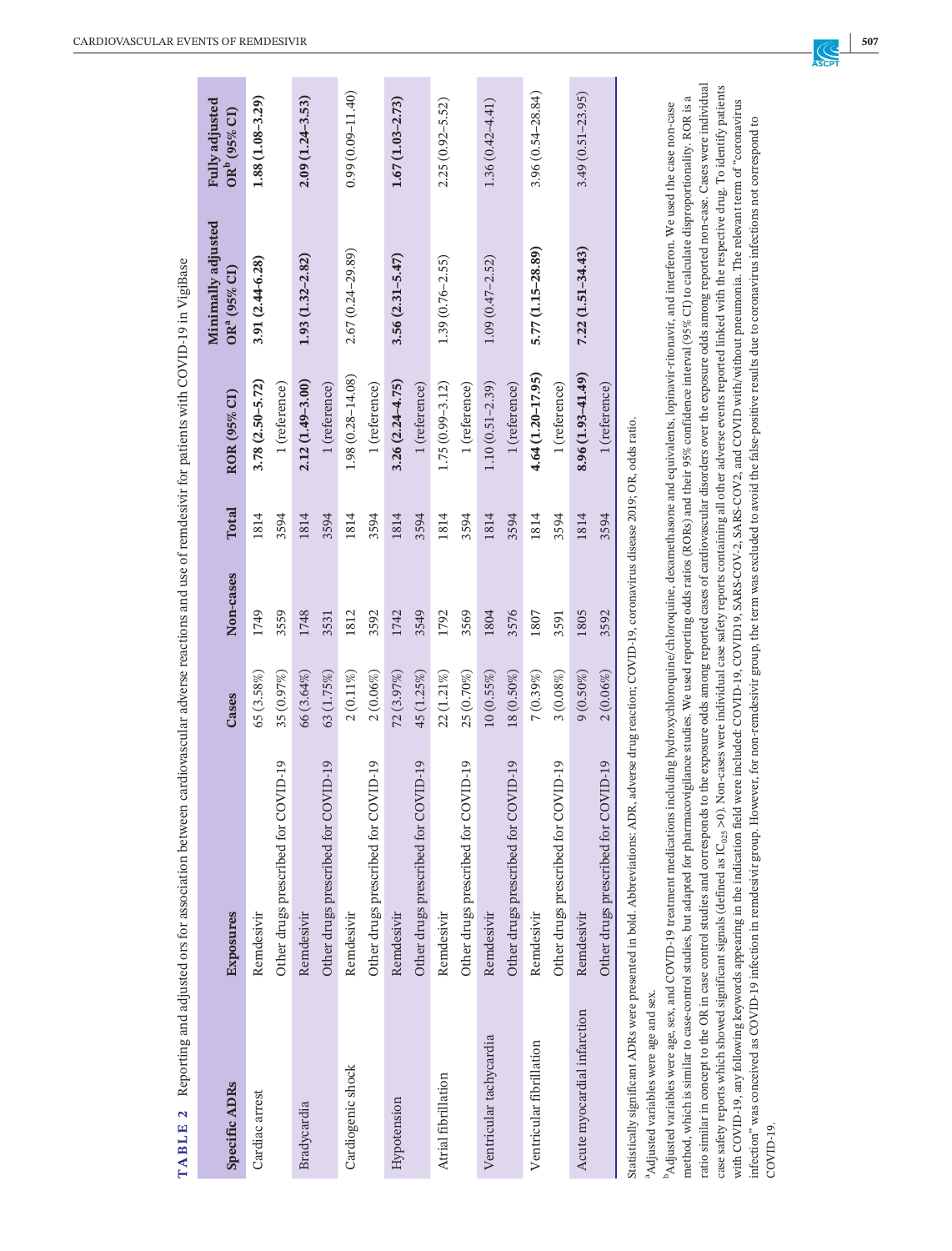| V. fib $(n = 7)$               | 7(100.0)          | 6/7(85.7)     | 1/7(14.3)   | 0/7(0.0)          | 0/7(0.0)  | 0/7(0.0)     | 1/7(14.3)                      | 7(100.0)         | 1/7(14.3)       | 4/7(57.1)   | 0/7(0.0)   | 2/7(28.6)    | 7(100.0)  | 7/7 (100.0)                 | 0/7(0.0)                        | 7(100.0)   | 0/7(0.0)              | 2/7(28.6)   | 0/7(0.0)              | 5/7(71.4)       | 0/7(0.0)        | 7(100.0)   | 4(57.1)      | 3(42.9)      | 7(100.0)            | 7/7 (100.0)   | 3(42.9)  | 2/3(66.7)    |
|--------------------------------|-------------------|---------------|-------------|-------------------|-----------|--------------|--------------------------------|------------------|-----------------|-------------|------------|--------------|-----------|-----------------------------|---------------------------------|------------|-----------------------|-------------|-----------------------|-----------------|-----------------|------------|--------------|--------------|---------------------|---------------|----------|--------------|
| AMI $(n = 9)$                  | 9(100.0)          | 8/9 (88.9)    | 1/9(11.1)   | 0/9(0.0)          | 0/9(0.0)  | 0/9(0.0)     | 0/9(0.0)                       | (100.0)          | 0(0.0)          | (0.0)0      | (0.0)0     | 9(100.0)     | 9(100.0)  | 9/9 (100.0)                 | (0.0)0                          | (100.0)    | $1\left( 11.1\right)$ | 2(22.2)     | $1\left( 11.1\right)$ | 2(22.2)         | 3(33.3)         | 9(100.0)   | 5/9(55.6)    | 4/9(44.4)    | 9(100.0)            | 9/9(100.0)    | 3(33.3)  | 2/3(66.7)    |
| $VT(n=10)$                     | 10 (100.0)        | 9/10 (90.0)   | 1/10 (10.0) | 0/10(0.0)         | 0/10(0.0) | 0/10(0.0)    | 1/10 (10.0)                    | 10(100.0)        | 1/10 (10.0)     | 2/10 (20.0) | 0/10(0.0)  | 7/10 (70.0)  | 10(100.0) | 10/10 (100.0)               | 0/10(0.0)                       | 10(10.0)   | 0/10(0.0)             | 3/10 (30.0) | 1/10 (10.0)           | 4/10 (40.0)     | 2/10 (20.0)     | 10(10.0)   | 9/10 (90.0)  | 1/10 (10.0)  | 10(100.0)           | 8(80.0)       | 4(40.0)  | 1(25.0)      |
| A. fib $(n = 28)$              | 28 (100.0)        | 27(96.4)      | $1\,(3.6)$  | 0(0.0)            | (0.0)0    | (0.0)0       | 1(3.6)                         | 28 (100.0)       | 1/28(3.6)       | 6/28(21.4)  | 0/28(0.0)  | 21/28 (75.0) | 26 (92.9) | 26/26 (100.0)               | (0.0)0                          | 28 (100.0) | 0/28(0.0)             | 0/28(0.0)   | 12/28(42.9)           | 6/28(21.4)      | 10/28 (35.7)    | 28(100.0)  | 16(57.1)     | 12(42.9)     | 28 (100.0)          | 26/28 (92.9)  | 7(25.0)  | 0(0.0)       |
| Hypotension<br>$(n = 86)$      | 86 (100.0)        | 82/86 (95.3)  | 3/86(3.5)   | 1/86(1.2)         | 0/86(0.0) | 0/86(0.0)    | 1/86(1.2)                      | 86 (100.0)       | 2(2.3)          | 22(25.6)    | $1\,(1.2)$ | 61(70.9)     | 81 (94.2) | 79/81 (97.6)                | 2/81(2.4)                       | 84 (97.6)  | 1/84(1.2)             | 8/84(9.5)   | 34/84 (40.5)          | 19/84 (22.6)    | 22/84 (26.2)    | 85 (98.9)  | 45/85 (52.9) | 40/85 (47.1) | 86 (100.0)          | 86/86 (100.0) | 8(9.3)   | 4/8(50.0)    |
| Cardiogenicshock<br>$(n = 19)$ | 19(100.0)         | 19/19 (100.0) | 0/19(0.0)   | 0/19(0.0)         | 0/19(0.0) | 0/19(0.0)    | 0/19(0.0)                      | 19 (100.0)       | 0(0.0)          | 6(31.6)     | (0.0)      | 13 (68.4)    | 18 (94.7) | 18/18 (100.0)               | 0/18(0.0)                       | 19 (100.0) | 0/19(0.0)             | 0/19(0.0)   | 11/19 (57.9)          | 7/19 (36.8)     | 1/19(5.3)       | 19(100.0)  | 13/19 (68.4) | 6/19(31.6)   | 19 (100.0)          | 19/19 (100.0) | 8(42.1)  | 2/8(25.0)    |
| Bradycardia<br>$(n = 79)$      | 79 (100.0)        | 78/79 (98.7)  | 1/79(1.3)   | $(0.0)$ 6/70      | 0/79(0.0) | $(0.0)$ 6/10 | 0/79(0.0)                      | 79 (100.0)       | 0/79(0.0)       | 7/79 (8.9)  | 1/79(1.3)  | 71/79 (89.9) | 77 (97.5) | 76/77 (98.9)                | $1/77\,(1.0)$                   | 74 (93.7)  | 1/74(1.4)             | 11 (14.8)   | 28 (37.8)             | 12(16.2)        | 23(31.1)        | 78 (98.7)  | 41/78 (52.6) | 37/78 (47.4) | 79 (100.0)          | 65/79 (82.3)  | 19(24.1) | 4/19(21.1)   |
| Cardiac arrest<br>$(n = 93)$   | 93 (100.0)        | 91/93 (97.8)  | 2/93(2.2)   | $(0.0)$ $\xi$ 6/0 | 0/93(0.0) | 0/93(0.0)    | 4/93(4.3)                      | 93 (100.0)       | 0/93(0.0)       | 1/93(1.1)   | 1/93(1.1)  | 91/93 (97.8) | 91 (97.8) | 91/91 (100.0)               | 0/91(0.0)                       | 90(96.8)   | 1/90(1.1)             | 6/90(6.7)   | 37/90 (41.1)          | 29/90 (32.2)    | 17/90 (18.3)    | 93 (100.0) | 48/93 (51.6) | 45/93 (48.4) | 93(100.0)           | 91/93 (97.8)  | 20(21.5) | 19/20 (95.0) |
|                                | Regions reporting | Americas      | Europe      | Australia         | Asia      | Africa       | clinical trials<br>Report from | Reporting months | 2020.02-2020.05 | 2020.06     | 2020.07    | 2020.08      | Reporter  | professional<br>Health care | Non-health care<br>professional | Age groups | $<$ 18 years          | 18-44 years | 45-64 years           | $65 - 74$ years | $\geq$ 75 years | Sex        | Male         | Female       | <b>Serious ADRs</b> |               | Outcomes | Deaths       |

TABLE 3 Characteristics of reported ICSRs with cardiac ADRs associated with remdesivir in VigiBase (last accessed August 30, 2020) **TABLE 3** Characteristics of reported ICSRs with cardiac ADRs associated with remdesivir in VigiBase (last accessed August 30, 2020)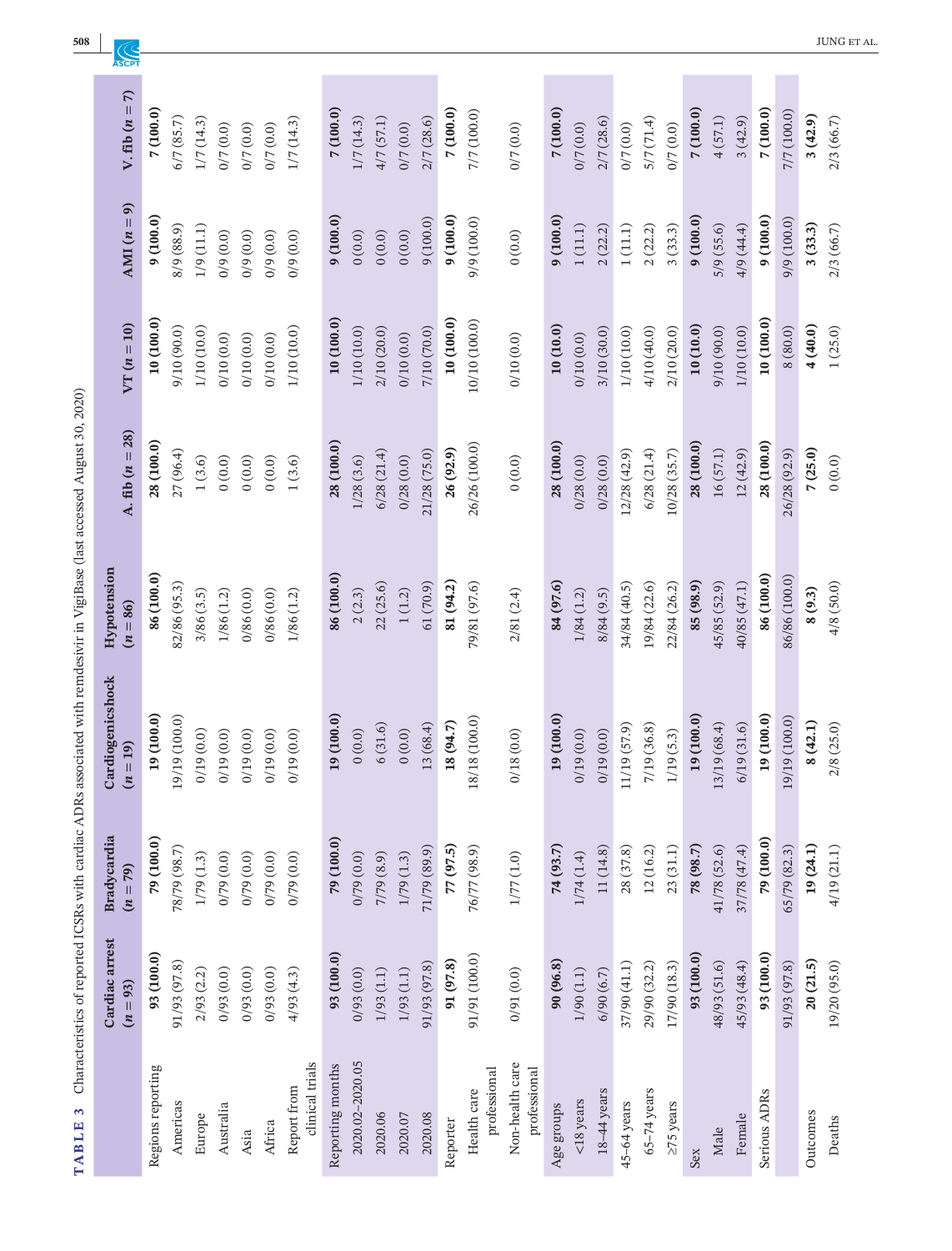| $V$ . fib $(n=7)$              | 7(100.0)                   | $0.0(0.0-4.0,$<br>$0-8.0$         | 7(100.0)    | 7/7(100.0)    |                                                                                                                                                                                                                               |
|--------------------------------|----------------------------|-----------------------------------|-------------|---------------|-------------------------------------------------------------------------------------------------------------------------------------------------------------------------------------------------------------------------------|
| AMI $(n = 9)$                  | 8 (88.9)                   | $1.0(0.0 - 3.5,$<br>$(0.6 - 0.0)$ | 9(100.0)    | 9/9(100.0)    |                                                                                                                                                                                                                               |
| $VT(n=10)$                     | 8 (80.0)                   | $2.0(0.8-4.0,$<br>$0.8 - 0.0$     | 9(90.0)     | 9/9(100.0)    |                                                                                                                                                                                                                               |
| A. fib $(n = 28)$              | 23 (82.1)                  | $4.0(1.0 - 5.0,$<br>$0.0 - 9.0$   | 23 (82.1)   | 23/23 (100.0) |                                                                                                                                                                                                                               |
| Hypotension<br>$(n = 86)$      | 74 (86.0)                  | $3.0(1.0-4.0,$<br>$0.0 - 10.0$    | 73 (84.5)   | 73/73 (100.0) |                                                                                                                                                                                                                               |
| Cardiogenicshock<br>$(n = 19)$ | 16 (84.2)                  | $2.0(0.0-4.0,$<br>$0.0 - 9.0$     | 19 (100.0)  | 19/19 (100.0) | Note: Values are $n(\%)$ or $n(N(\%)$ , unless otherwise indicated. Availability of data is mentioned in bold and top rows. A severe ADR was defined as life threatening, causing to persistent or significant disability, or |
| Bradycardia<br>$(n = 79)$      | 61 (77.2)                  | $4.0(0.0 - 4.0,$<br>$0.0 - 10.0$  | 64 (81.0)   | 64/64 (100.0) |                                                                                                                                                                                                                               |
| Cardiac arrest<br>$(n = 93)$   | 81 (87.1)                  | $2.0(0.0-4.0,$<br>$0.0 - 13.0$    | 86 (92.5)   | 86/86 (100.0) |                                                                                                                                                                                                                               |
|                                | Irug treatment<br>duration | Median days (IQR,<br>$min-max)$   | Indications | $COVID-19$    |                                                                                                                                                                                                                               |

Abbreviations: ADR, adverse drug reaction; A. fib, atrial fibrillation; AMI, acute myocardial infarction; COVID-19, coronarvirus disease 2019; ICSR, individual case safety report; IQR, interquartile range; min-max, Abbreviations: ADR, adverse drug reaction; A. fib, atrial fibrillation; AMI, acute myocardial infarction; COVID-19, coronarvirus disease 2019; ICSR, individual case safety report; IQR, interquartile range; min-max, requiring hospitalization (first or prolonged) or when causing death. requiring hospitalization (first or prolonged) or when causing death.

minimum-maximum; V. fib, ventricular fibrillation; VT, ventricular tachycardia minimum-maximum; V. fib, ventricular fibrillation; VT, ventricular tachycardia.

**<sup>|</sup>** CARDIOVASCULAR EVENTS OF REMDESIVIR **509**

hypotension, and ventricular fibrillation were the com monly reported CV-ADRs in patients aged between 45 and 74 years. Bradycardia, atrial fibrillation, ventricular tachy cardia, and AMI primarily occurred in patients greater than 75 years of age. The proportions of serious CV-ADRs were generally high, ranging from 80% for ventricular tachycar dia to 100% for cardiogenic shock, hypotension, AMI, and ventricular fibrillation. Almost all cases were reported as part of clinical care and not clinical trials, and most were additionally reported by health professionals (Tables S2–S9).

# **Outcomes**

The overlaps between identified CV-ADRs are shown in Figure 1 and Table 4. AMI cases were frequently associ ated with concurrent conditions (Table 4), such as cardiac arrest (33.3%) and, in rare cases, ventricular tachycar dia (11.1%). Ventricular fibrillation was often associ ated with cardiac arrest (42.8%). Most of these eight CV events occurred with other serious ADRs, except for atrial fibrillation.

# **Remdesivir induced cardiotoxicity on hPSC-CMs in vitro**

To examine whether remdesivir could induce cardiotox icity in the human heart within the range of half maxi mal effective antiviral concentration (EC50), the culture hPSC-CMs were treated with increasing concentrations of remdesivir, and the cell viability was measured at 24 h and 48 h after treatment using cell proliferation assay. We observed that remdesivir treatment induced substantial cytotoxic effects in CMs derived from both hESCs and hiPSCs (Figure 2). In addition, treatment with remdesivir for a longer time (48 h) demonstrated significantly lower cell viability of hPSCS-CMs as compared to 24 h posttreatment, indicating time- and dose-dependent reaction and potential induced cardiotoxicity by remdesivir. These findings are consistent with previous reports of dosedependent remdesivir toxicity.<sup>27</sup>

# **DISCUSSION**

On October 22, 2020, the FDA approved remdesivir as the first drug to treat hospitalized patients with COVID-19, and the approval may have rapidly increased remdesivir use worldwide. The large increase in remdesivir demand and associated ADR reports warrant urgent pharma covigilant evaluations of this drug. $28,29$  We conducted a clinical characterization of CV-ADRs disproportionally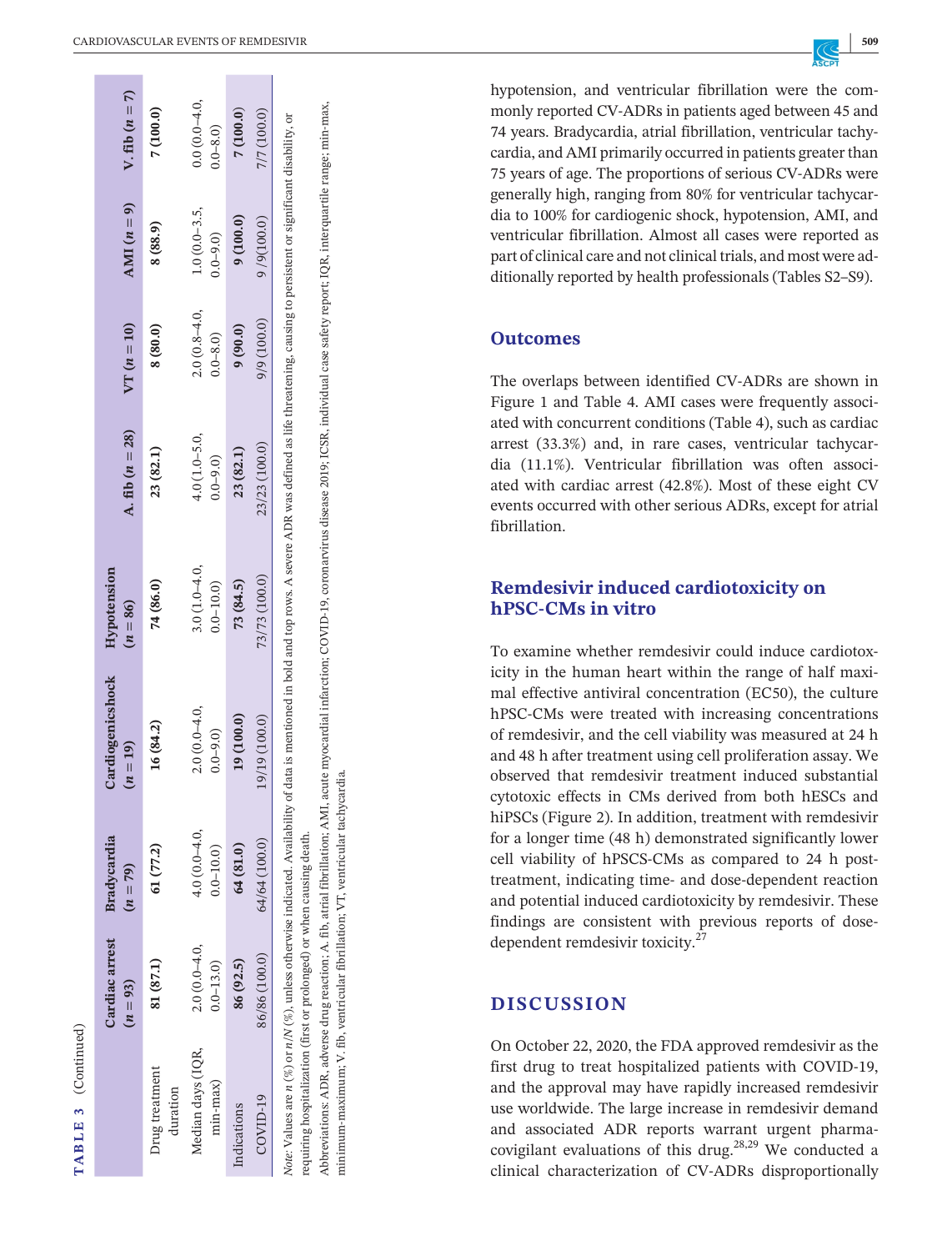

**FIGURE 1** Overlap between cardiovascular entities. AMI, acute myocardial infarction

#### **TABLE 4** Overlap of cardiac ADR associated with remdesivir

|                                         | Cardiac<br>arrest | <b>Atrial</b><br>fibrillation | <b>Ventricular</b><br>tachycardia | <b>Acute myocardial</b><br>infarction | <b>Ventricular</b><br>fibrillation |
|-----------------------------------------|-------------------|-------------------------------|-----------------------------------|---------------------------------------|------------------------------------|
| Cardiac arrest ( $n = 93$ )             |                   | 2/93(2.2)                     | 2/93(2.2)                         | 3/93(3.2)                             | 3/93(3.2)                          |
| Atrial fibrillation ( $n = 28$ )        | 2/28(7.1)         |                               | 0/28(0.0)                         | 0/28(0.0)                             | 0/28(0.0)                          |
| Ventricular tachycardia ( $n = 10$ )    | 2/10(20.0)        | 0/10(0.0)                     |                                   | 1/10(10.0)                            | 1/10(10.0)                         |
| Acute myocardial infarction ( $n = 9$ ) | 3/9(33.3)         | 0/9(0.0)                      | 1/9(11.1)                         |                                       | 0(0.0)                             |
| Ventricular fibrillation ( $n = 7$ )    | 3/7(42.8)         | 0/7(0.0)                      | 1/7(14.3)                         | 0/7(0.0)                              |                                    |

*Note:* Values are expressed as  $n/N$  (%). Although we adopted the overlap rate between cardiac arrest and pulseless activity from the reported data to VigiBase, all pulseless electrical activity is regarded a part of cardiac arrest regardless of proper notification to VigiBase by definition.

(b) hiPSC-CMs

In bold, when overlap is ≥20%.

Abbreviation: ADR, adverse drug reaction.

## (a) hESC-CMs



**FIGURE 2** Redemsivir elicits cardiotoxic effects in hPSC-CMs (a) and hiPSC-CMs (b). Cardiotoxicity analyses was performed using hPSC-CMs (hESC-CMs and hiPSC-CMs cell lines) in the presence of various concentrations of remdesivir. After 24 and 48 h posttreatment, cell viability was determined by using the CellTiter 96 AQueous One Solution Cell Proliferation Assay (MTS, Promega). The data represent the mean  $(\pm SD)$  of at least two independent experiments performed in triplicate.  $CC_{50}$ , 50% cytotoxic concentration; hESC-CMs, cardiomyocyte derived from human embryonic stem cells; hiPSC-CMs, cardiomyocytes derived from human embryonic stem cells

related to remdesivir using the international pharmacovigilance database (VigiBase), which includes information from over 130 countries and 20 million individuals until September 1, 2020. To the best of our knowledge, this is the first population-based pharmacovigilance study on

the CV-ADRs of remdesivir. In this study, we comparatively analyzed CV-ADRs reported to be associated with remdesivir treatment and those for the entire dataset, and identified eight CV-ADRs candidates that were disproportionately associated with remdesivir among 37 broad CV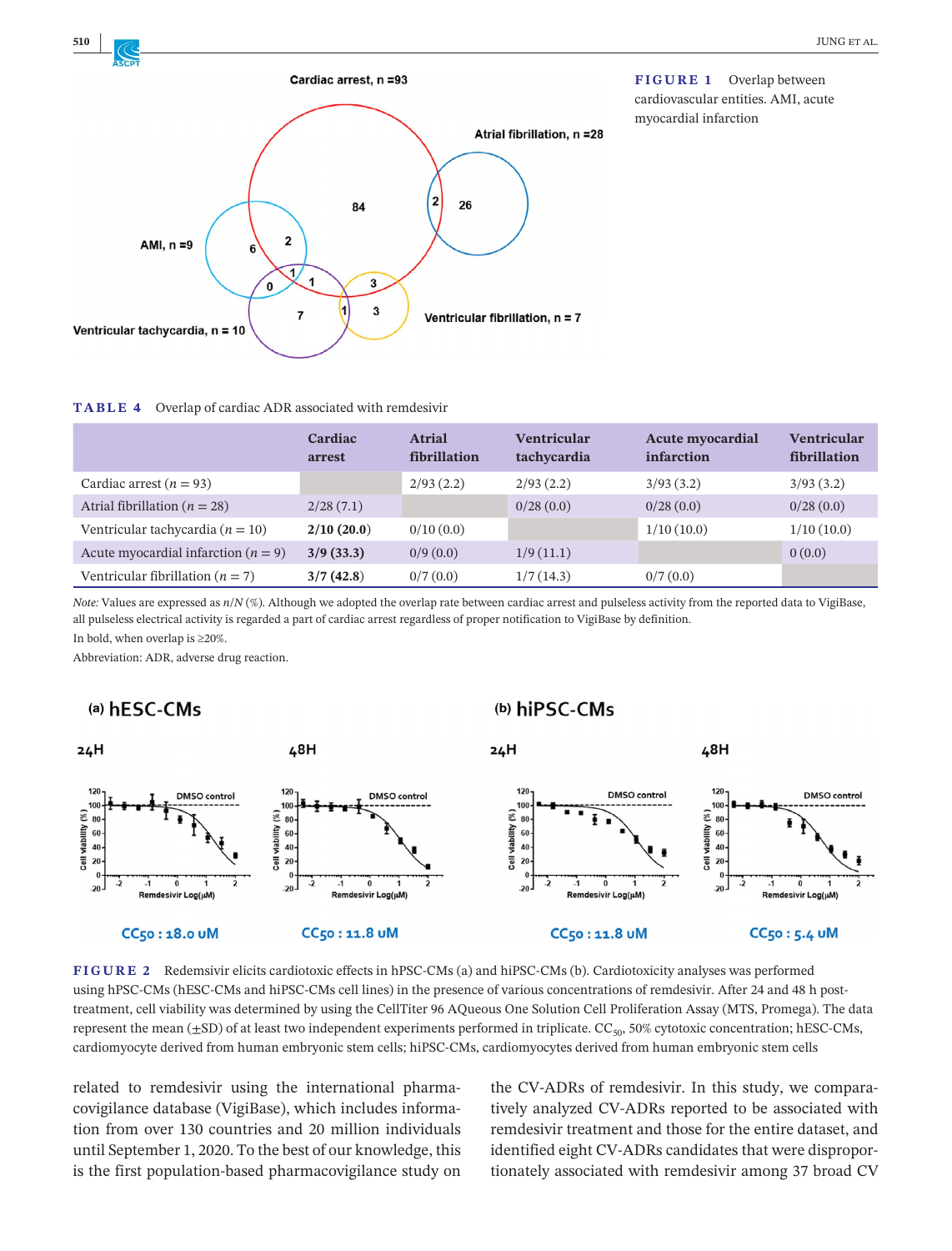outcomes; these were cardiac arrest, bradycardia, shock, hypotension, atrial fibrillation, ventricular tachycardia, ventricular fibrillation, and AMI (Table 1). To distinguish drug-induced CV-ADRs from COVID-19-induced CV effects, $18,19$  we further restricted the analysis to patients with COVID-19 and the results were consistent, except for cardiogenic shock, atrial fibrillation, and ventricular tachycardia. However, the effect sizes (ROR) of all CV-ADRs were smaller than those of the results of the overall population, indicating that the RORs of CV-ADRs derived from the overall database were overestimated, perhaps due to the intrinsic COVID-19 CV deleterious effects (Tables 1 and 2). After further adjustment for potential confounders (i.e., corticosteroid use), cardiac arrest (aOR: 1.88, 95% CI: 1.08–3.29), bradycardia (aOR: 2.09, 95% CI: 1.24–3.53), and hypotension (aOR: 1.67, 95% CI: 1.03–2.73) were significantly associated with the use of remdesivir.

The prevalence in the VigiBase for cardiac arrest, bradycardia, and severe hypotension was reported to be as high as 3.58%, 3.64%, and 3.97%, respectively, in patients with COVID-19 taking remdesivir, whereas they were 0.97%, 1.75%, and 1.25%, respectively, in patients with COVID-19 taking other drugs (Table 2); the rate of cardiac arrest and serious hypotension with remdesivir reported in this study was marginally higher than the pooled incidence rate of cardiac arrest and severe hypotension from clinical trials (1.3% and 1.0%, respectively, as described in Table  $S10$ ).<sup>7,8,10,30,31</sup> The discrepancies could be explained in part by differences in the included cases. Of note, the total number of remdesivir users in VigiBase (2107 patients) corresponds to a total number of any ADRs reported on remdesivir (e.g., hepatotoxicity) and does not include remdesivir users without any ADRs; therefore, actual ADR rate may be much lower in the general population and the prevalence rates reported in VigiBase should not be taken as absolute prevalence rates in the real-world settings.

Gilead Sciences began developing remdesivir as early as 2009 as an agent against RNA-based viruses with high transmission potential. $32$  Early studies mainly focused on the efficacy of remdesivir against SARS and EBOV, because it protected primate kidney epithelial cells from SARS-induced cytotoxicity, $32$  and significantly improved the survival of EBOV-infected primate models.<sup>33,34</sup> The effectiveness of remdesivir was preserved to varying degrees against various other viruses, including the human immunodeficiency virus (HIV), MERS-CoV, and deltacoronaviruses.3,35 Although remdesivir demonstrates effectiveness against several viruses, it was not extensively used in mainstream clinical practice until it was repurposed as a potential therapeutic agent for COVID-19 in 2020, and was subsequently integrated into clinical practice as a specific treatment.<sup>28</sup> In addition, parallel studies evaluating its effectiveness in reducing mortality and time-to-recovery have been conducted.<sup>8,10,30</sup>

Numerous efficacy studies and increased application of remdesivir have not been matched by population-based safety evaluations. As remdesivir is a relatively novel agent in the market, its ADR evaluation is substantially lacking compared to other repurposed drug agents used to manage COVID-19. To date, a few clinical trials have reported major CV-ADRs associated with remdesivir (Tables S10 and  $S$ 11),<sup>7,8,10,30,31</sup> but these trials have investigated effects only in several hundred patients, which may not capture rare but fatal CV-ADRs and, thus, these findings cannot be extrapolated to large populations. Pharmacovigilance studies using VigiBase, with ICSRs from 20 million individuals, are uniquely poised to identify ADRs that clinical trials may not detect, as demonstrated in previous studies.13–16,36 The present study represents the first large-case pharmacovigilance evaluation of remdesivir and provides novel insights into remdesivir ADR clinical spectrums.

Given that COVID-19 can cause myocardial injury and challenges the CV system by inflammatory activation and hypoxia, $18,19$  it is uncertain if the higher rates of CV events in patients taking remdesivir are caused by adverse reactions of remdesivir or by severe COVID-19. To confirm the biological causation, we designed in vitro experiments using hPSC-CM and found that remdesivir indeed reduced cell viability of hPSC-CMs; the cytotoxic effect of the drug increased with the escalation of dosage. Some of our group previously demonstrated that remdesivir has higher potency for reducing cell viability, whereas less likely to introduce arrhythmogenic risk compared with hydroxychloroquine, albeit both drugs eventually cause cardiotoxicity and arrhythmogenic risk at high concentration<sup>27</sup>; our independent experiments herein replicated the findings denoted by Choi et al. under a mock-infected control setting. Although the experiments were limited to in vitro and the data alone do not guarantee the extrapolation of the results to clinical settings, they provided a biological plausibility for our observational findings. Altogether, our findings at the population-level captured cardiotoxicity associated with remdesivir distinguished from the COVID-19 natural courses, and these findings may help physicians be aware of potentialCVadverse consequencesfollowing remdesivir.

## **Study limitations**

Our study has some limitations that are worth noting. First, although we conducted a sensitivity analysis with patients with COVID-19 and subsequent multivariable analyses to minimize the confounding effect on CV outcomes by the nature of COVID-19, some degrees of confounding may persist as a bias. Remdesivir trials have demonstrated greatest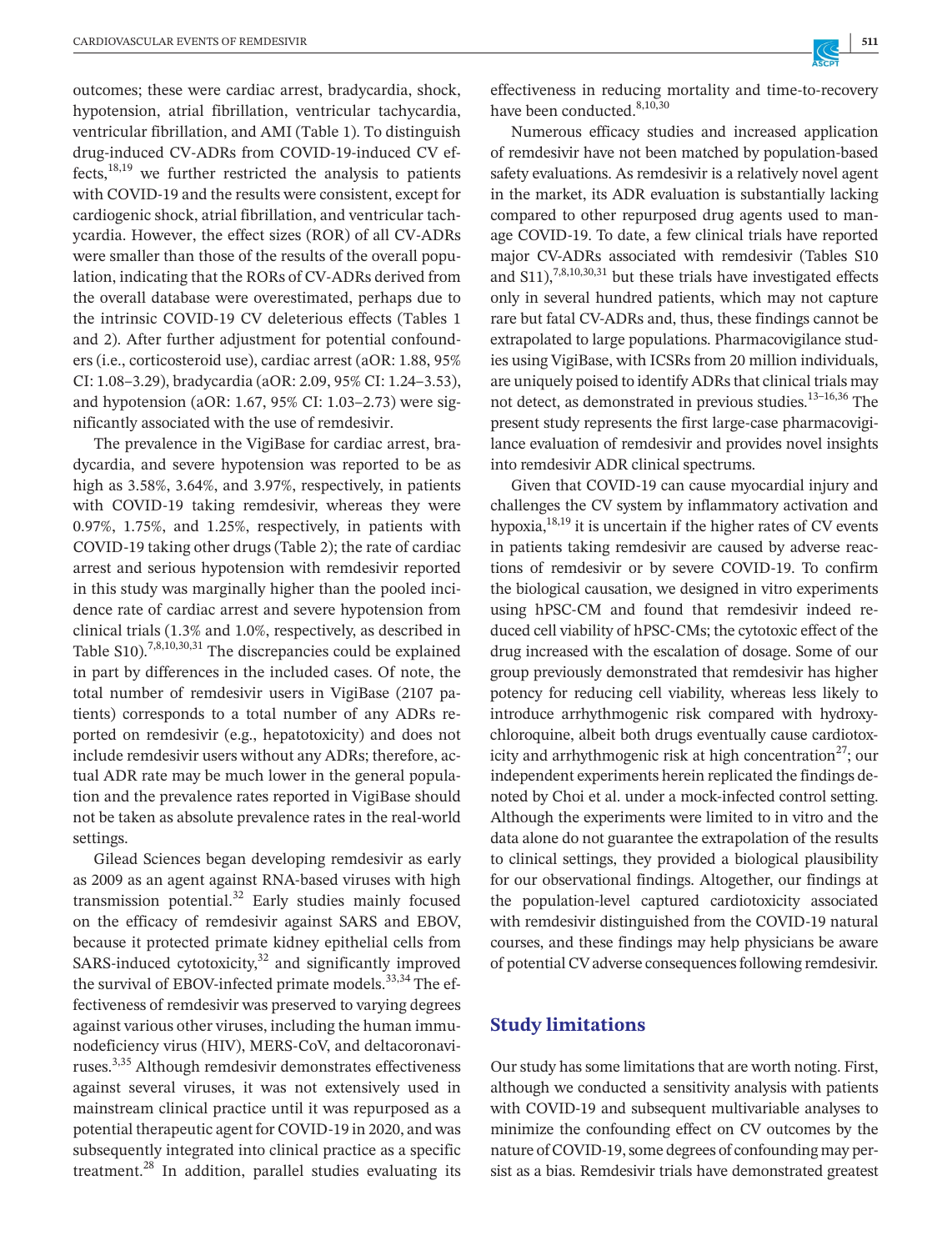efficacy in moderate to severe COVID-19.<sup>22</sup> It is possible that the CV-ADRs from cases that warrant remdesivir treatment reflect more severe underlying infection rather than drug toxicity. Although other drugs used to treat COVID-19 at the time, such as lopinavir-ritonavir, $37$  interferon,  $37$  and dexamethasone. $^{23}$  were either used primarily for or most effective in moderate to severe infection, the possibility of this bias could not be entirely eliminated. We further conducted experimental research to understand the genuine effect of the drug on hPSC-CMs, yet the results are primarily limited to in vitro and thus should not be overinterpreted. Second, national drug authorities may have overlooked some drug-induced CV-ADR cases and not included these events in VigiBase, introducing potential reporting biases. In addition, comorbidities were not completely reported to VigiBase and thus adjustment for the baseline characteristics was limited. Disproportionality analyses are primarily used to generate ADR signals in an exploratory manner and cannot be interpreted to quantify the risk of any given ADR. However, the countermeasure of this study lies on the most extensive ADR data to date that include ICSRs from more than 130 nations, which helps classify rare but fatal ADRs. Nevertheless, our results from VigiBase would be better to be validated by important pharmacovigilance dababase as FDA AE reporting system. Third, the dosage of remdesivir used for in vitro experiments may differ from that used for treatment. As such, the experimental dosages should be taken simply as inferences of a dose-response relationship and evidence of causality, and not actual therapeutic effect measures. Last, our study did not begin with total exposure data for remdesivir but, rather, relies on disproportionality analyses between ADRs of remdesivir and the total number of ADRs reported to the database. However, the advantage of VigiBase and the methods used in this study (disproportionate analysis) has been well-established through numerous studies $^{13-16,36}$  and may provide reliable and sufficient evidence to support potential safety concerns with the increased administration of remdesivir.

## **STUDY HIGHLIGHTS**

Remdesivir is administered for COVID-19, but CV safety data are limited, conflicting, and derive from a small selection of clinical trials. This study attempts to identify and quantify adverse CV outcomes associated with remdesivir use. We find that remdesivir putatively associated with cardiac arrest, bradycardia, and hypotension, which has been in part validated in vitro as a cytotoxic effect on hPSC-derived cardiomyocytes. Clinicians should be aware of potential CV consequences following remdesivir use, albeit infrequent. Adequate cardiac monitoring should be instituted to maintain a tolerable safety margin when

using remdesivir until further matched prospective observational studies confirm the CV safety of remdesivir.

## **ACKNOWLEDGEMENTS**

The authors appreciate members of the custom search team at the Uppsala Monitoring Centre (Uppsala, Sweden) research section, who were invaluable to the successful performance of this study. The supplied data from VigiBase was obtained from various sources and the likelihood of a causal relationship was not the same in all reports. Finally, the results and conclusions of this study do not represent the opinion of the WHO.

#### **CONFLICT OF INTEREST**

All authors have no conflict of interest.

#### **AUTHOR CONTRIBUTIONS**

J.I.S., S.Y.J., M.S.K., H.L., K.H.L., S.C., S.H.H., S.K.C., L.J., J.S., D.K.Y., S.W.L., K.K., A.Y.K., K.B., and L.S. wrote the manuscript.J.I.S., S.Y.J., M.S.K., A.Ko., M.S., A.Kr., R.A.G., N.K.K., L.J.,J.S., D.K.Y., S.W.L., K.K.,J.W.J., and J.Y.C. designed the research. J.I.S., S.Y.J., M.S.K., H.L., E.D., K.T., S.C., S.T., N.K.K.,J.S.S., S.J.P., S.W.C., K.B., S.H.M., Y.Y.G., and L.S. performed the research. J.I.S., S.Y.J., M.S.K., K.H.L., A.Ko., A.Kr., S.H.H., R.A.G., N.K.K., J.S., D.K.Y., S.W.L., and K.B analyzed the data. J.I.S., S.Y.J., M.S.K., H.L., M.S., E.D., J.S., J.S.S., S.J.P., S.W.L., and K.B. contributed new reagents/analytical tools. This manuscript has been reviewed and approved by all authors.

## **ORCID**

*Se Yong Jung* <https://orcid.org/0000-0003-1337-563X> *Keum Hwa Lee* <https://orcid.org/0000-0002-1511-9587> *Ai Koyanagi* <https://orcid.org/0000-0002-9565-5004> *Andreas Kronbichler* <https://orcid.org/0000-0002-2945-2946> *Salvatore Terrazzino* **<https://orcid.org/0000-0002-4909-1121>** *Louis Jacob* <https://orcid.org/0000-0003-1071-1239> *Joe-Elie Salem* <https://orcid.org/0000-0002-0331-3307> *Dong Keon Yon* <https://orcid.org/0000-0003-1628-9948> *Seung Won Lee* <https://orcid.org/0000-0001-5632-5208> *Jae Il Shin* <https://orcid.org/0000-0003-2326-1820>

#### **REFERENCES**

- 1. Kim JS, Lee JY, Yang JW, et al. Immunopathogenesis and treatment of cytokine storm in COVID-19. *Theranostics*. 2021;11:316-329.
- 2. Helmy YA, Fawzy M, Elaswad A, Sobieh A, Kenney SP, Shehata AA. The COVID-19 pandemic: a comprehensive review of taxonomy, genetics, epidemiology, diagnosis, treatment, and control. *J Clin Med*. 2020;9:1225.
- 3. Brown AJ, Won JJ, Graham RL, et al. Broad spectrum antiviral remdesivir inhibits human endemic and zoonotic deltacoronaviruses with a highly divergent RNA dependent RNA polymerase. *Antiviral Res*. 2019;169:104541.